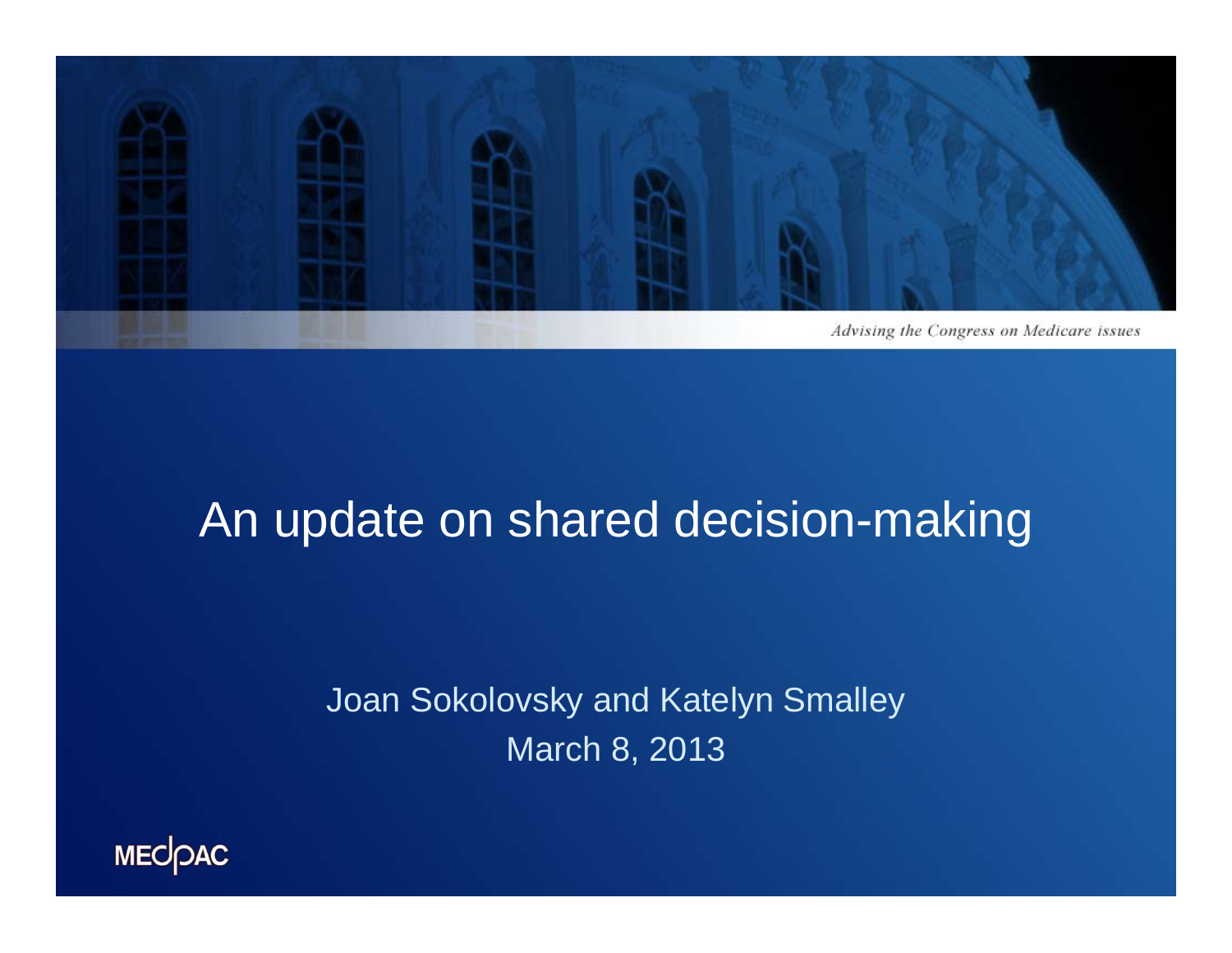#### Roadmap

- **Study design**
- **Key findings**
- **Efforts to reduce health care disparities** with shared decision-making

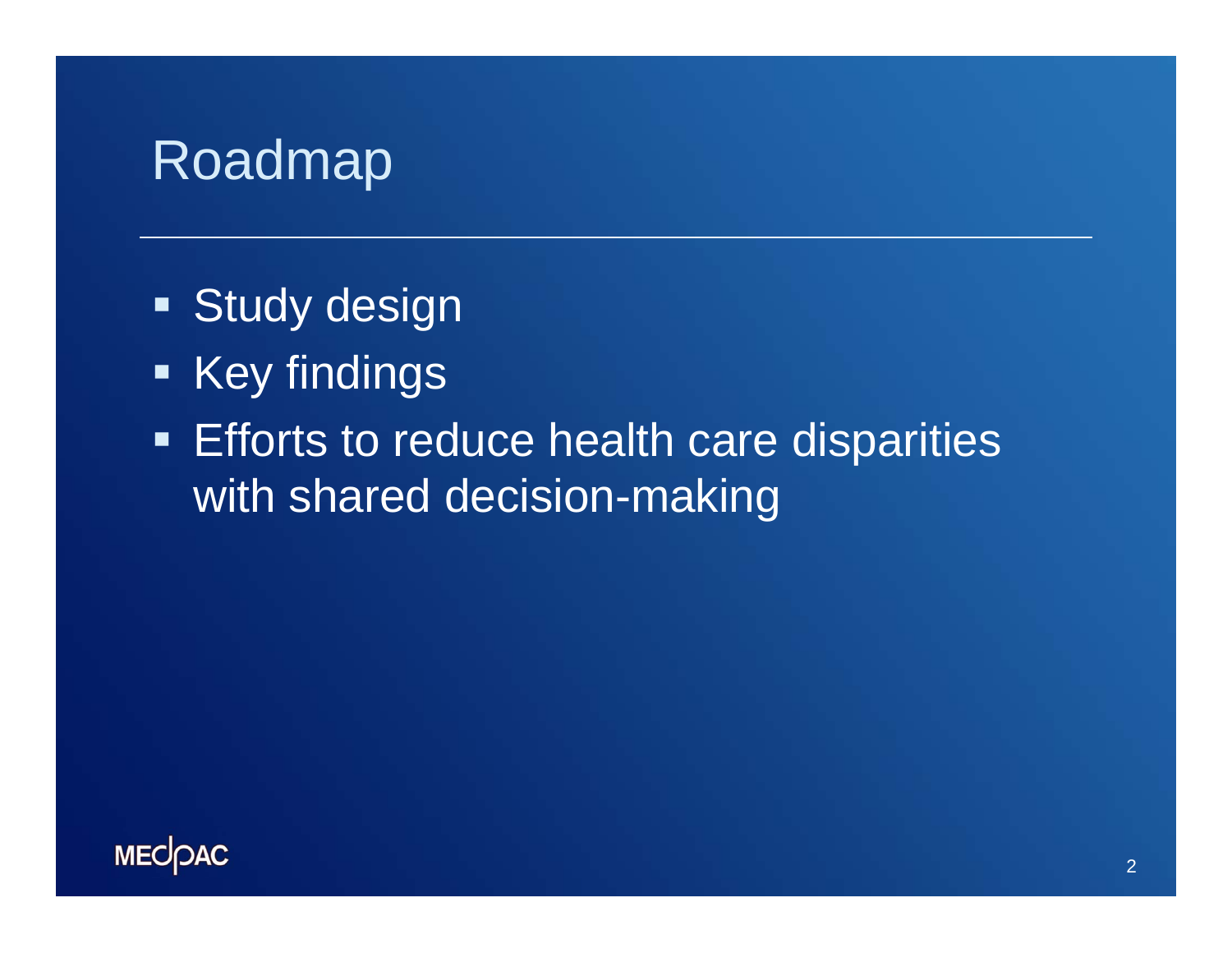### Shared decision-making

- **If a process which involves giving patients** personalized information about condition, clinical outcomes, probabilities of treatment options and patients communicate their values and the relative importance of benefits and harms
- **Includes use of patient decision aids**
- Used in cases where medical evidence is unclear about which of several treatment options is best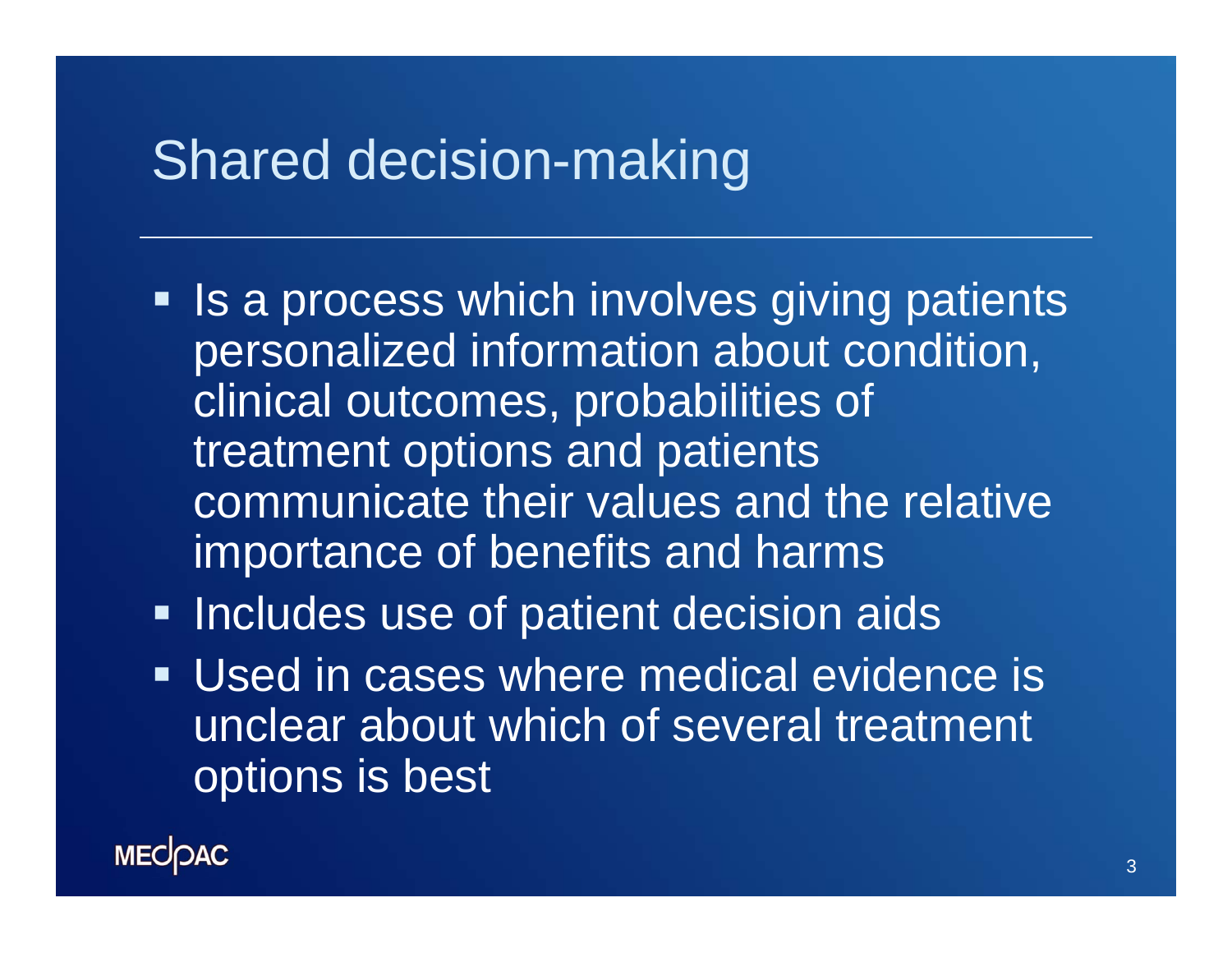### Three sites we visited

- Group Health largest demonstration of SDM in regular clinical practice
- Mercy Clinic incorporates SDM in primary care as part of their ACO
- PHMC uses SDM in a low-income inner city population in an FQHC led by nurse practitioners

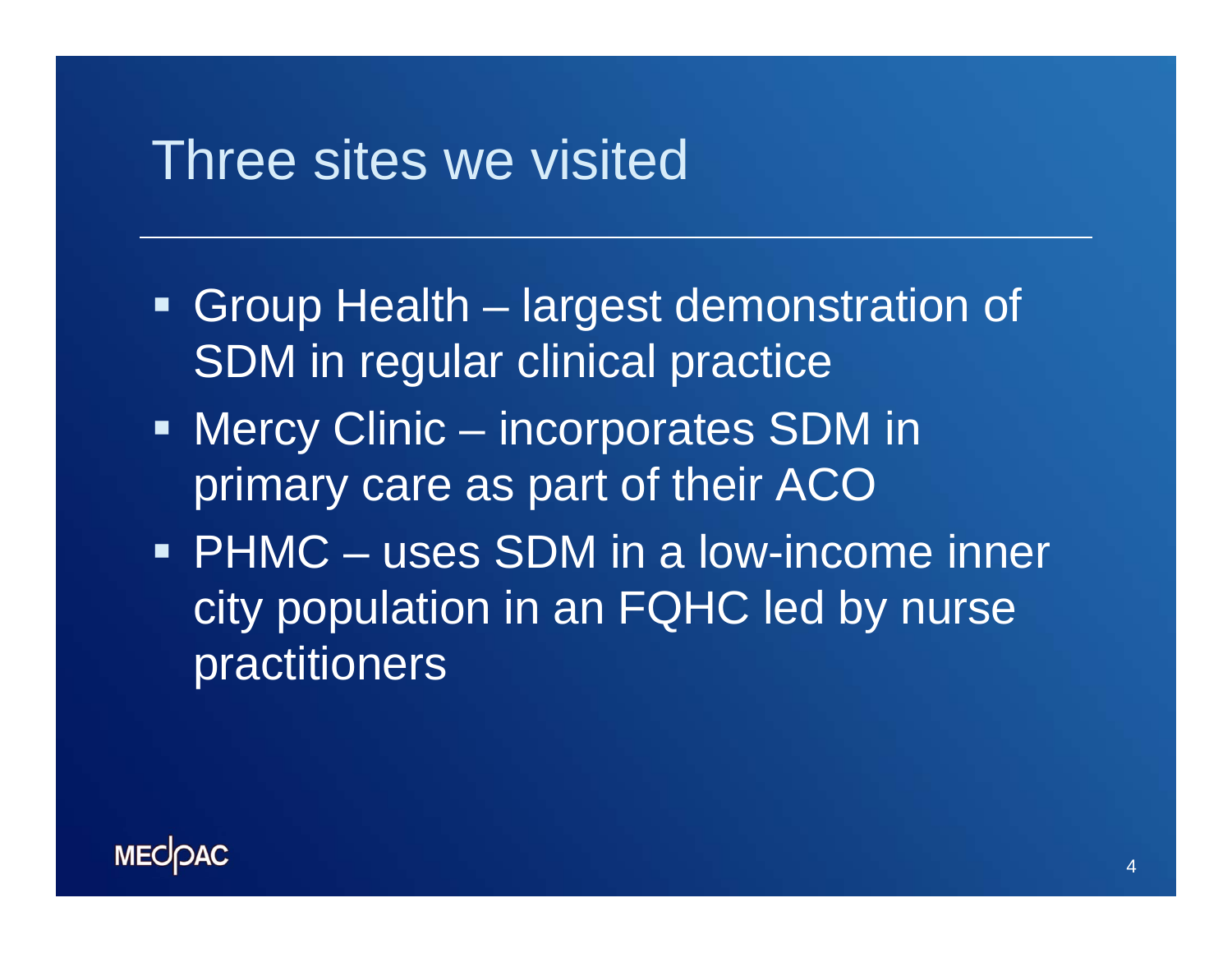## Key findings

- **Patients tend to take a more active role in their health** care and they often choose less invasive procedures
- $\blacksquare$  Elements of successful programs include leadership support, provider champions, health coaches
- Growth of ACOs and medical homes has led to development of more SDM programs but slowly
- $\blacksquare$  Growing use of SDM in primary care but challenges remain
- $\blacksquare$ Patient engagement is high
- $\blacksquare$  Promising programs use SDM to reduce health care disparities but evidence is limited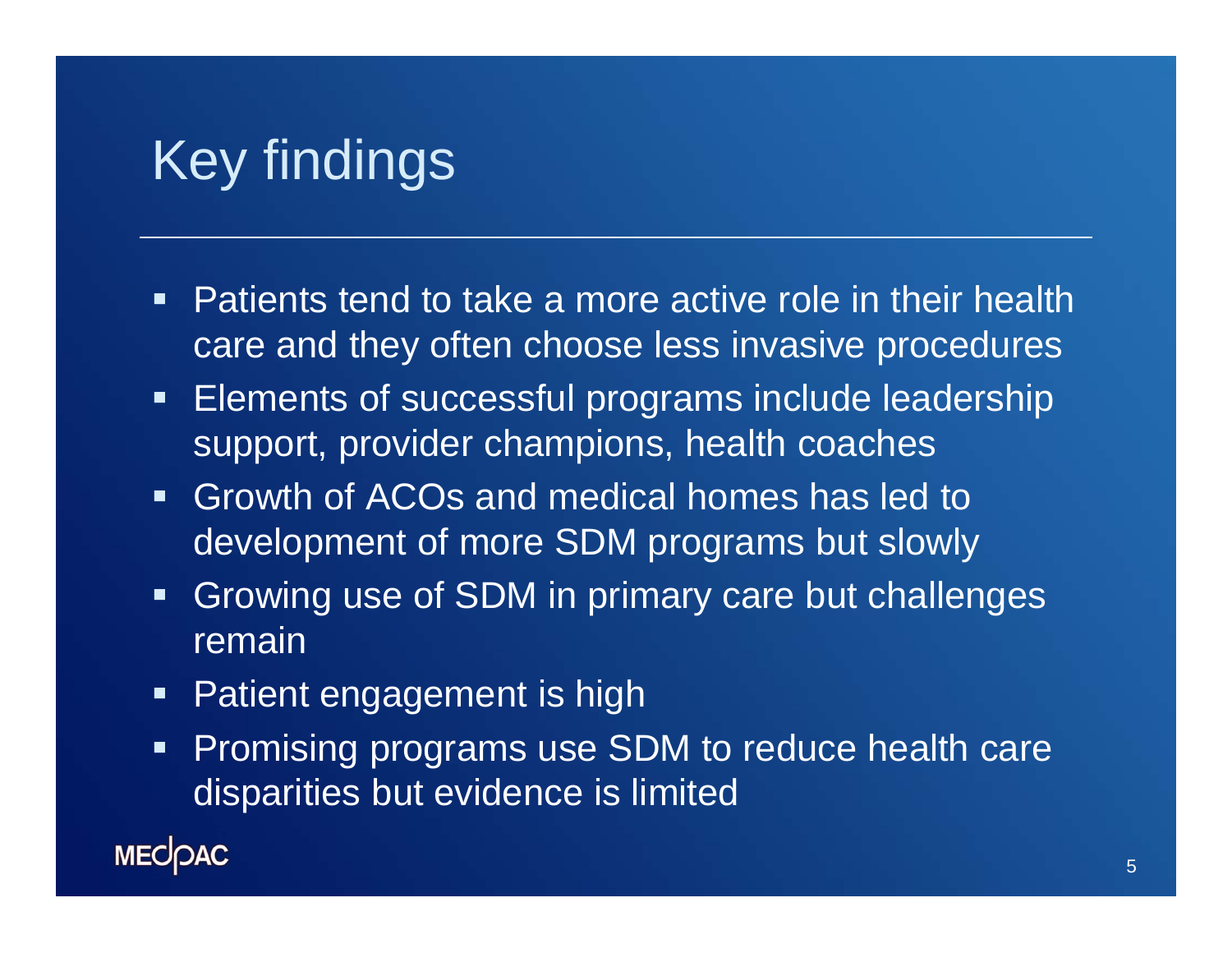Patients take more active role in their health care and often choose less invasive procedures

- **Previous analyses show patients more** knowledgeable, have more realistic idea of outcomes, more active in decision-making
- Group Health compared patients with knee and hip osteoarthritis before and after SDM program
- **Compared to pre-SDM period, knee** replacement surgery dropped 38%, hip replacement surgery dropped 26%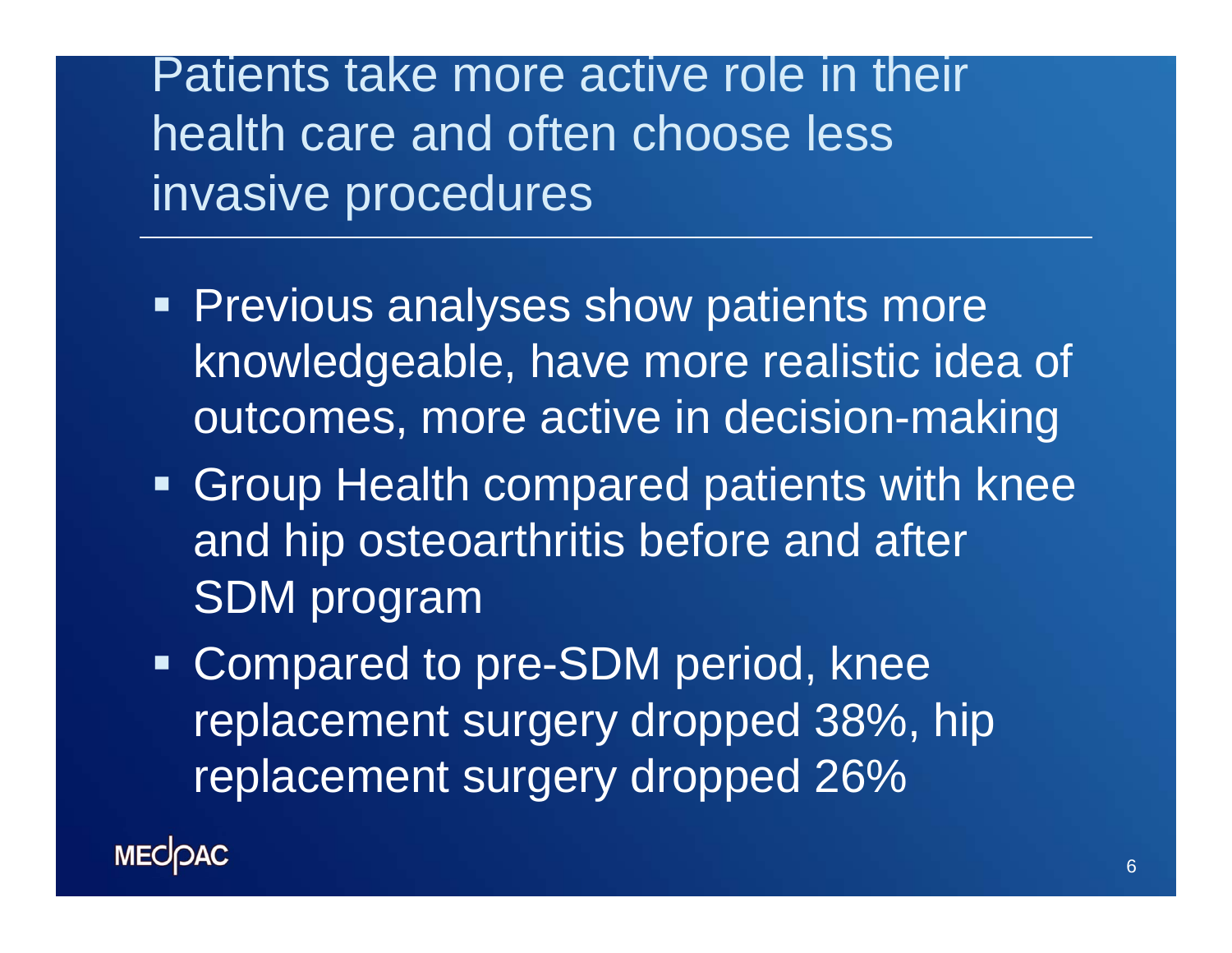## Successful programs need leadership support and provider champions

- **Successful programs have depended upon** strong leadership support
- **Physician buy in is necessary but takes** time
- **Provider champions encourage other** physicians and nurses to try SDM
- **Health coaches facilitate decision aid** distribution and explain SDM to patients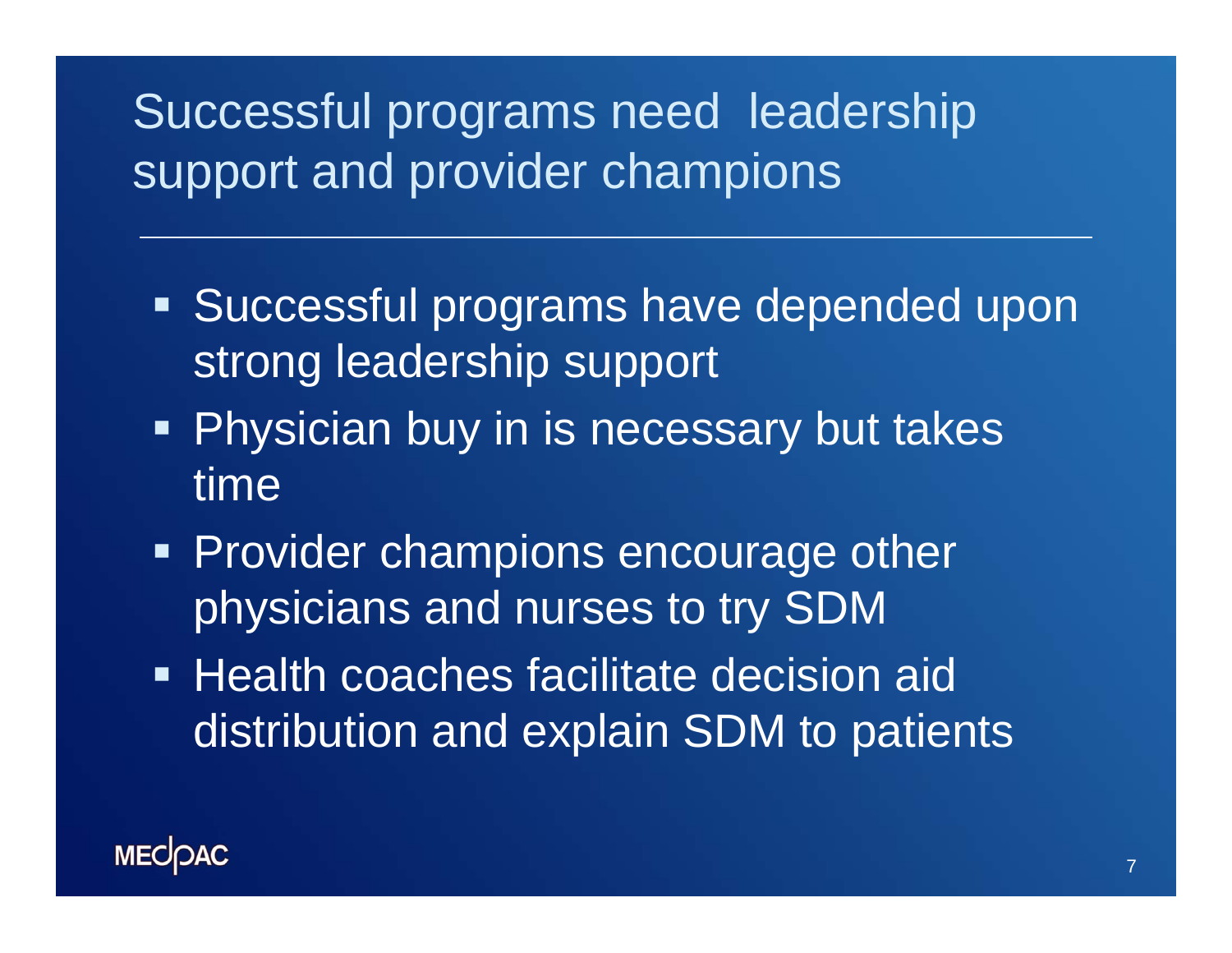# Growth of ACOs and medical homes has increased SDM but slowly

- **All facilities we spoke to provided SDM** within medical homes or ACOs
- **ACOs have infrastructure, team-based** approach, and incentives
- **Despite ACO requirements and CAHPs** module related to SDM, the number of programs has increased very slowly

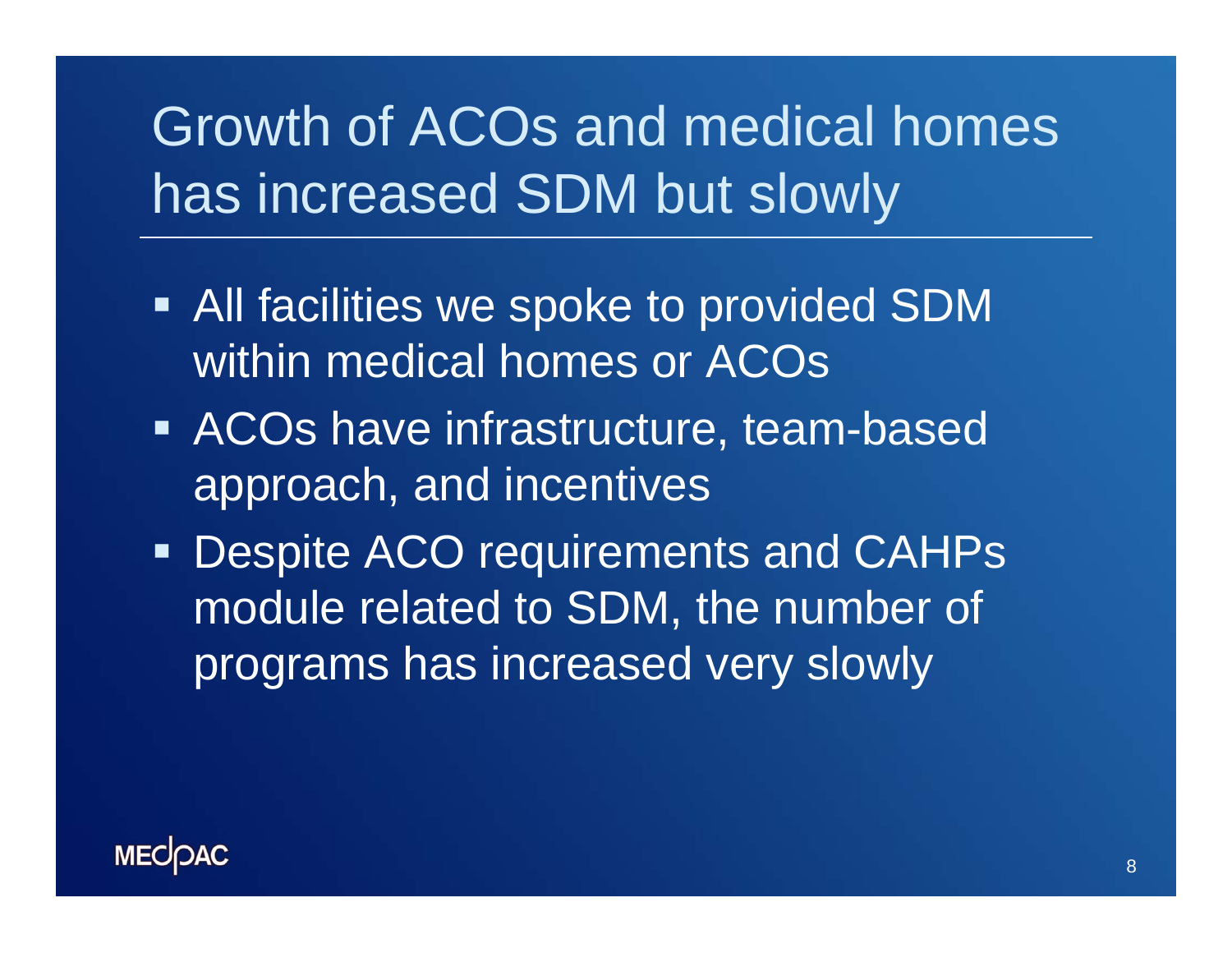# Increasing use of SDM in primary care although challenges remain

- **Programs focus on chronic care, and** screening decisions as well as elective procedures
- Challenges remain
	- **Example 1 Lack of financial incentives in FFS**
	- **Large number of available aids makes it hard** to remember when an aid is available for a particular patient
	- **Increasing responsibilities of coaches in ACOs**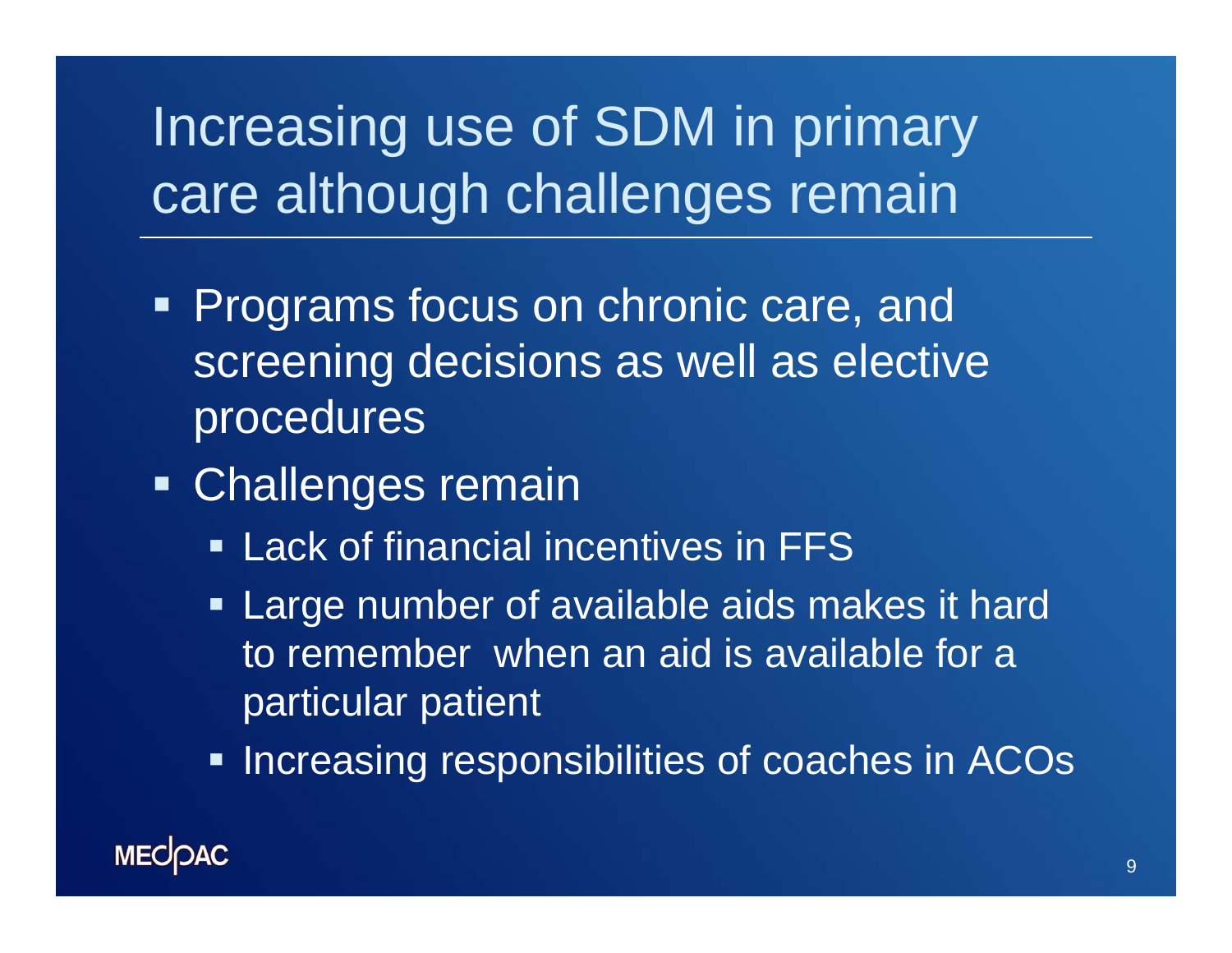### Patient engagement is high

- **More than 90% of surveyed patients rate** the programs as good to excellent
- **Physicians mentioned patient satisfaction** as a reason they supported program
- We conducted 3 focus groups with patients who used SDM
	- $\blacksquare$ Patients found videos especially helpful
	- $\blacksquare$  . Made them feel they could ask questions
	- $\blacksquare$ Gave them a more realistic idea of recovery time

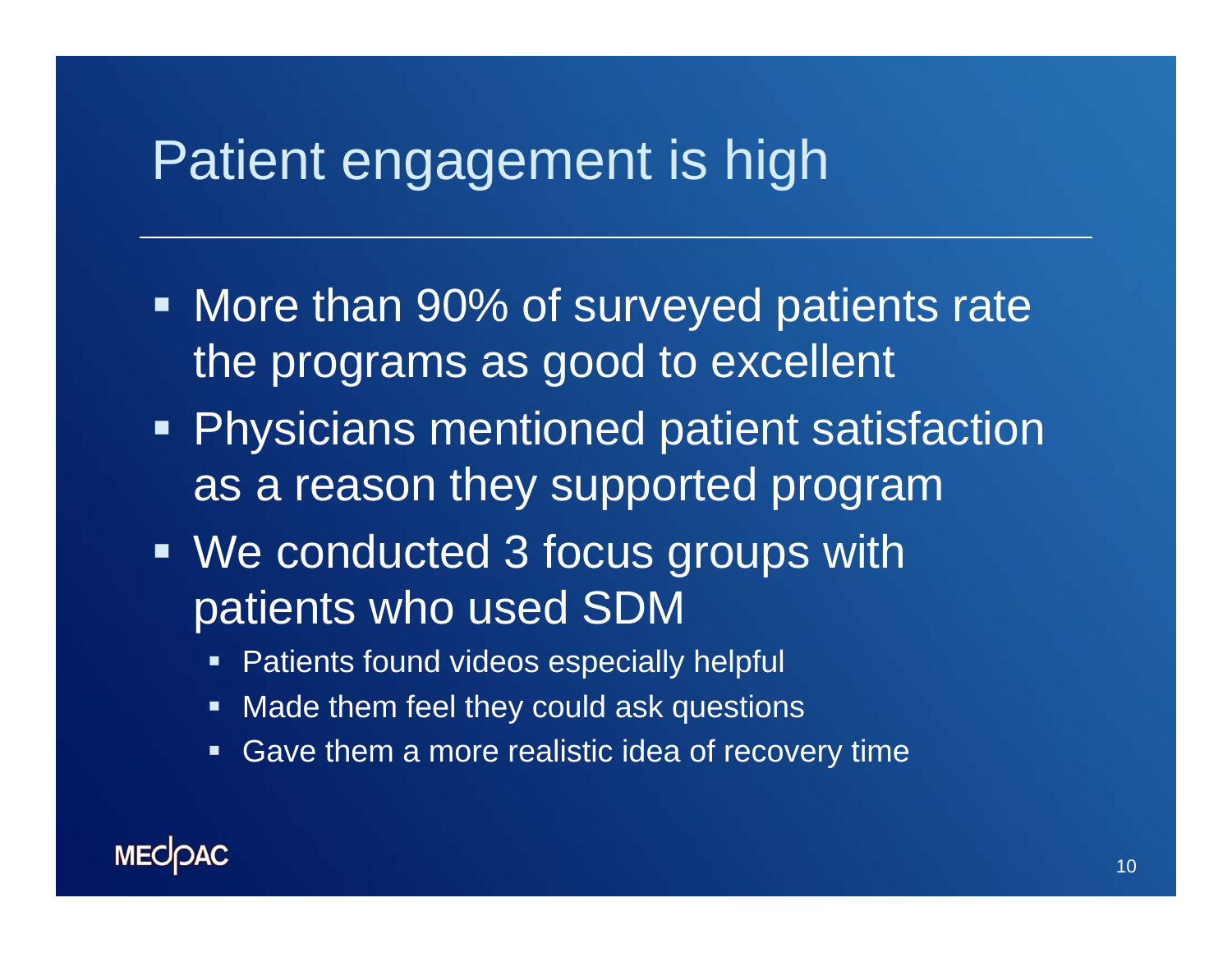## SDM may have the potential to reduce health care disparities

- **Empirical evidence is limited but there are** some promising programs underway
- **Opportunity to improve knowledge and** informed consent among groups that may have lower health literacy
- **Allow patients to see others with the same** problems they have and encourages them to ask questions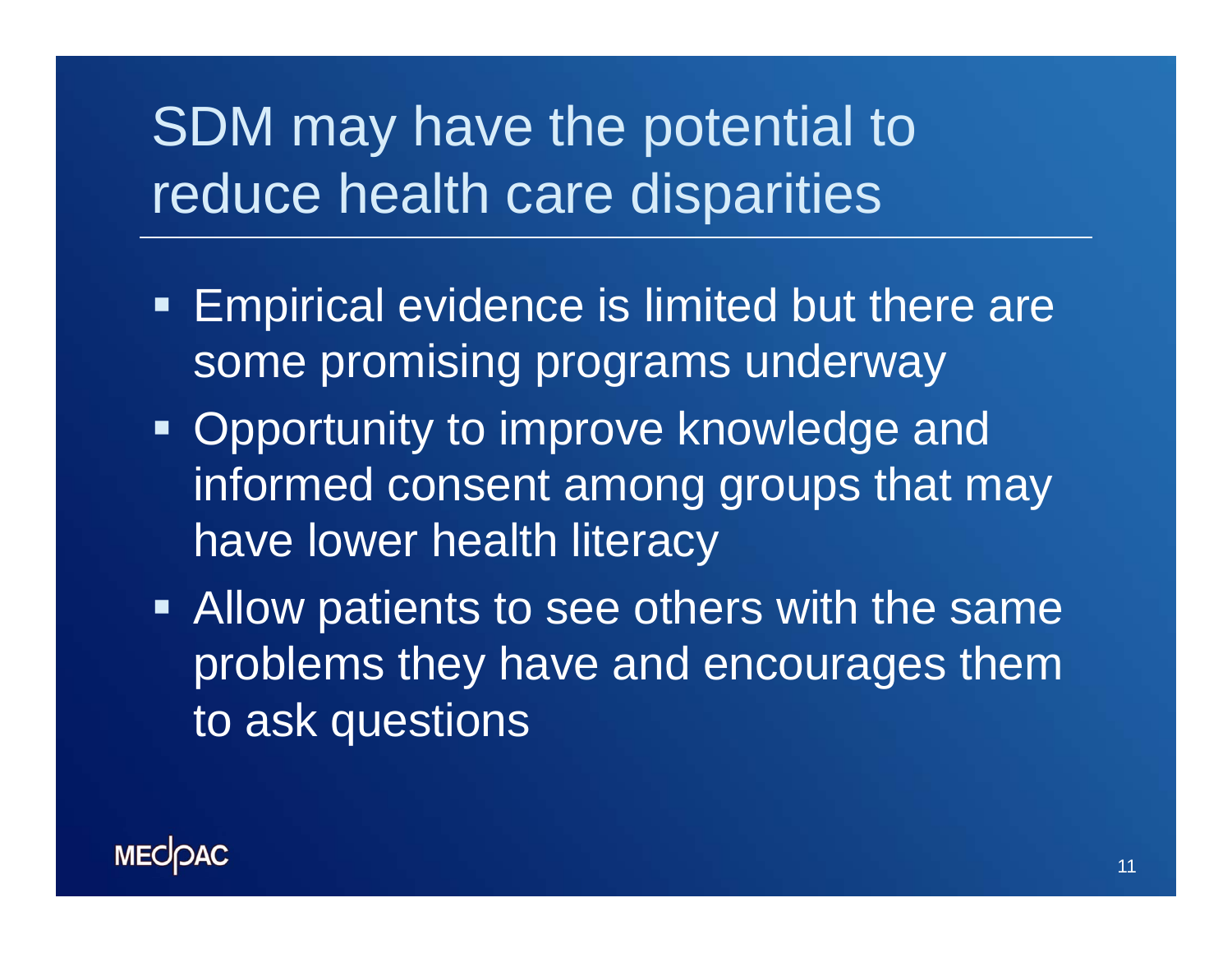# PHMC is practicing SDM in a federally qualified health center

- Ξ Nurse practitioner-led clinics in Philadelphia
- Population is predominantly low-income, lowliteracy, and Medicaid eligible, with large homeless population
- **Clinics organized as medical homes each** have a nurse care manager that coordinates care for patients
- **RN** care manager distributes decision aids and fields follow up questions

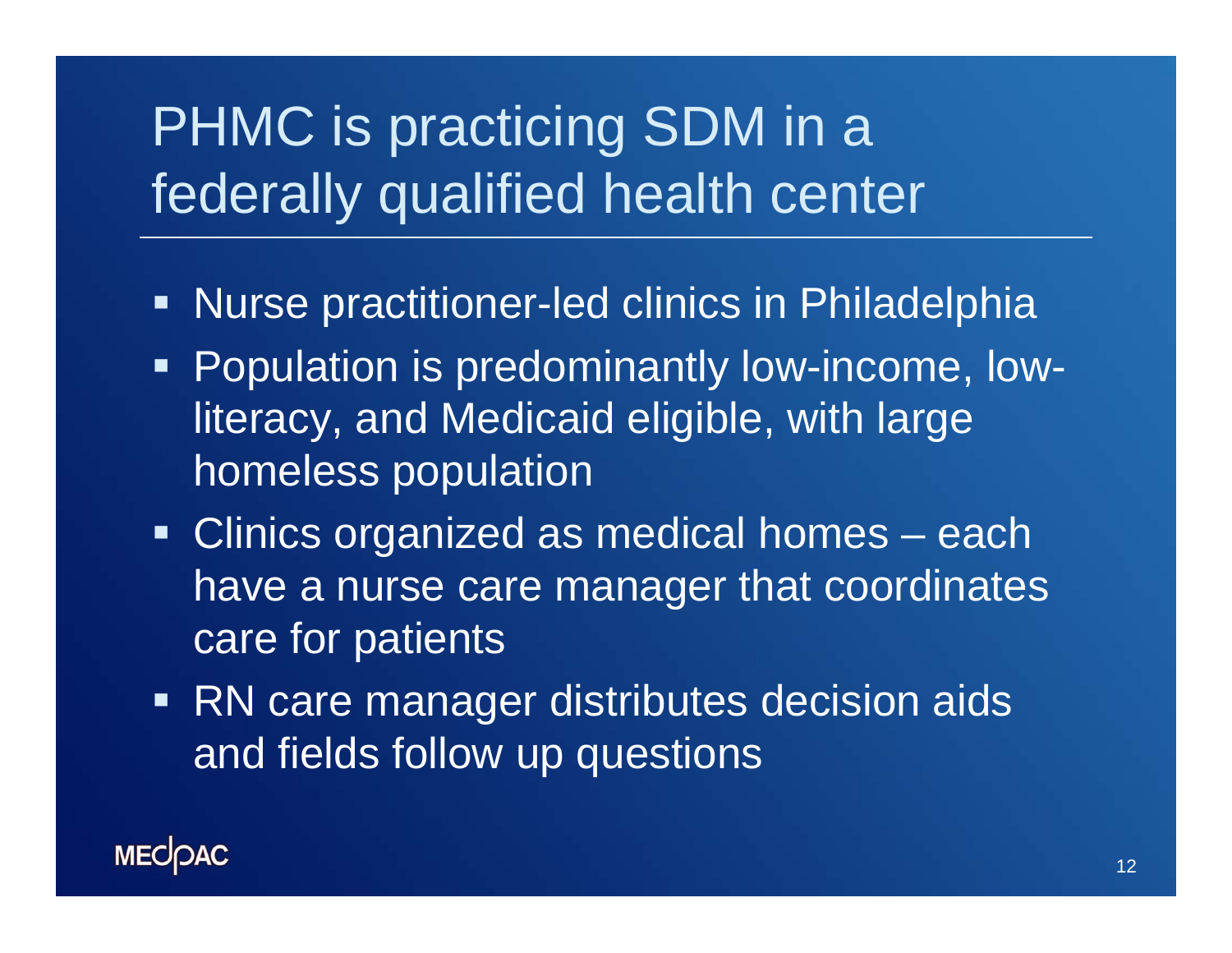# PHMC approaches SDM differently because of unique population

- Focus on chronic disease management
- Ξ Diabetic patients can watch video in group, followed by nurse-facilitated discussion
- **SDM regarding a particular condition may** invite conversations about general health
- Family is involved in decision-making; patients ask for PDAs they think are relevant for relatives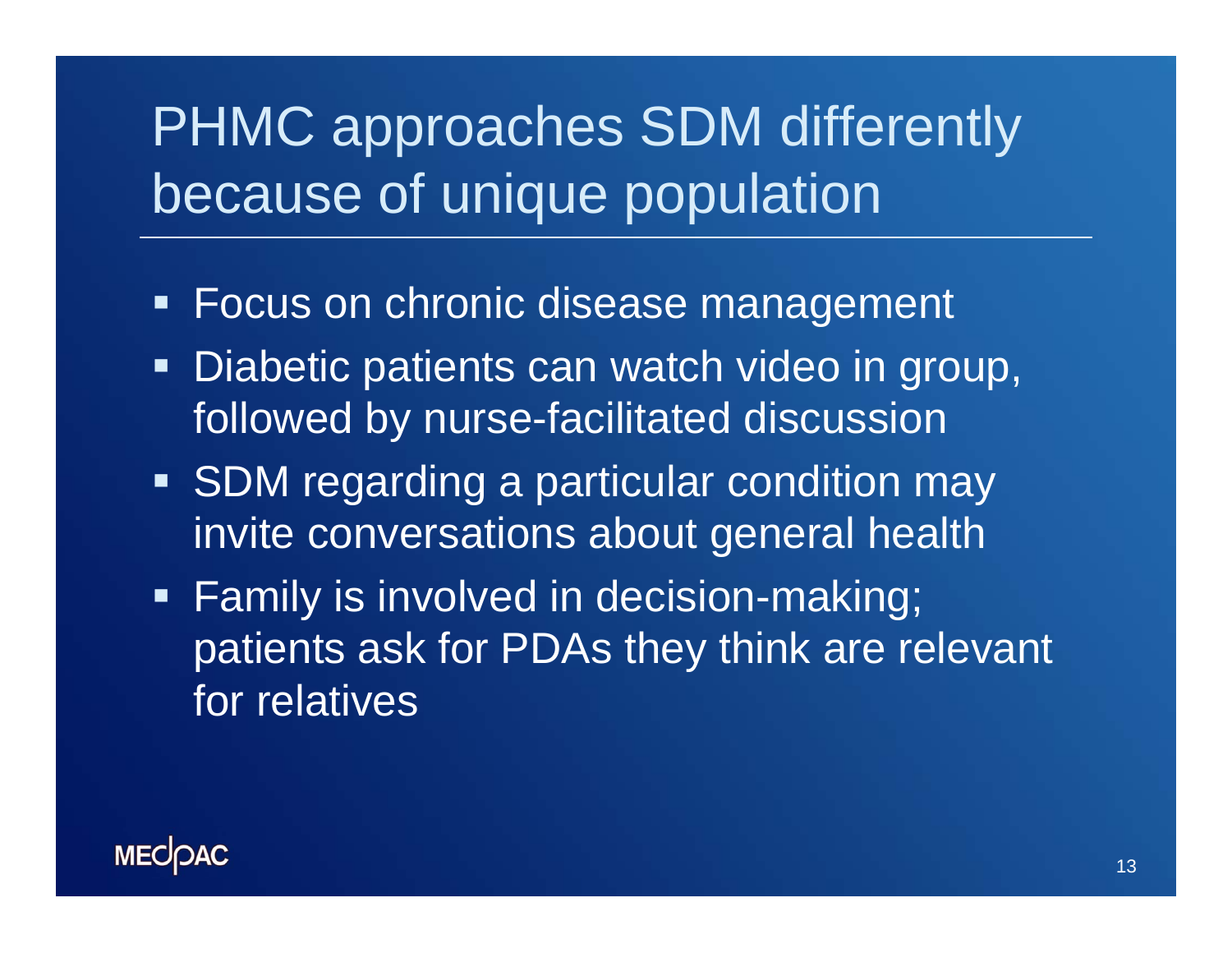# Focus on chronic disease management encourages self-care

- **In contrast to elective surgery, chronic** diseases rarely involve an acute decision point
- **Patients often overwhelmed by lifestyle** changes implied by new diagnoses
- **Decision aids help patients think through** small changes, and communicate their priorities and challenges to clinicians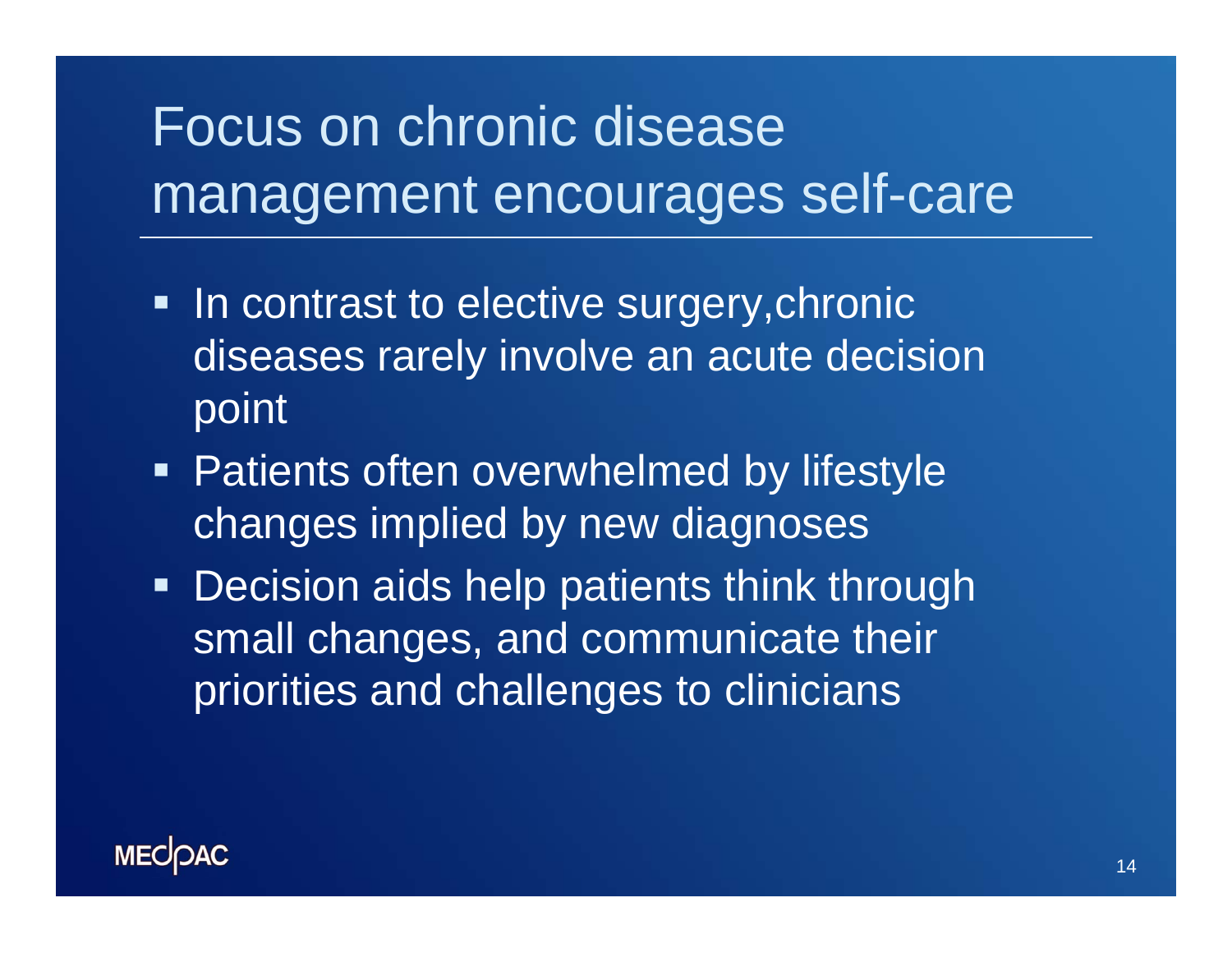### Medication adherence post-SDM is comparable to other populations



Source: Rothman, N. and M. Clark. 2012. Patient provider decision sharing: Better decisions together. Presentation to American Public Health Association.

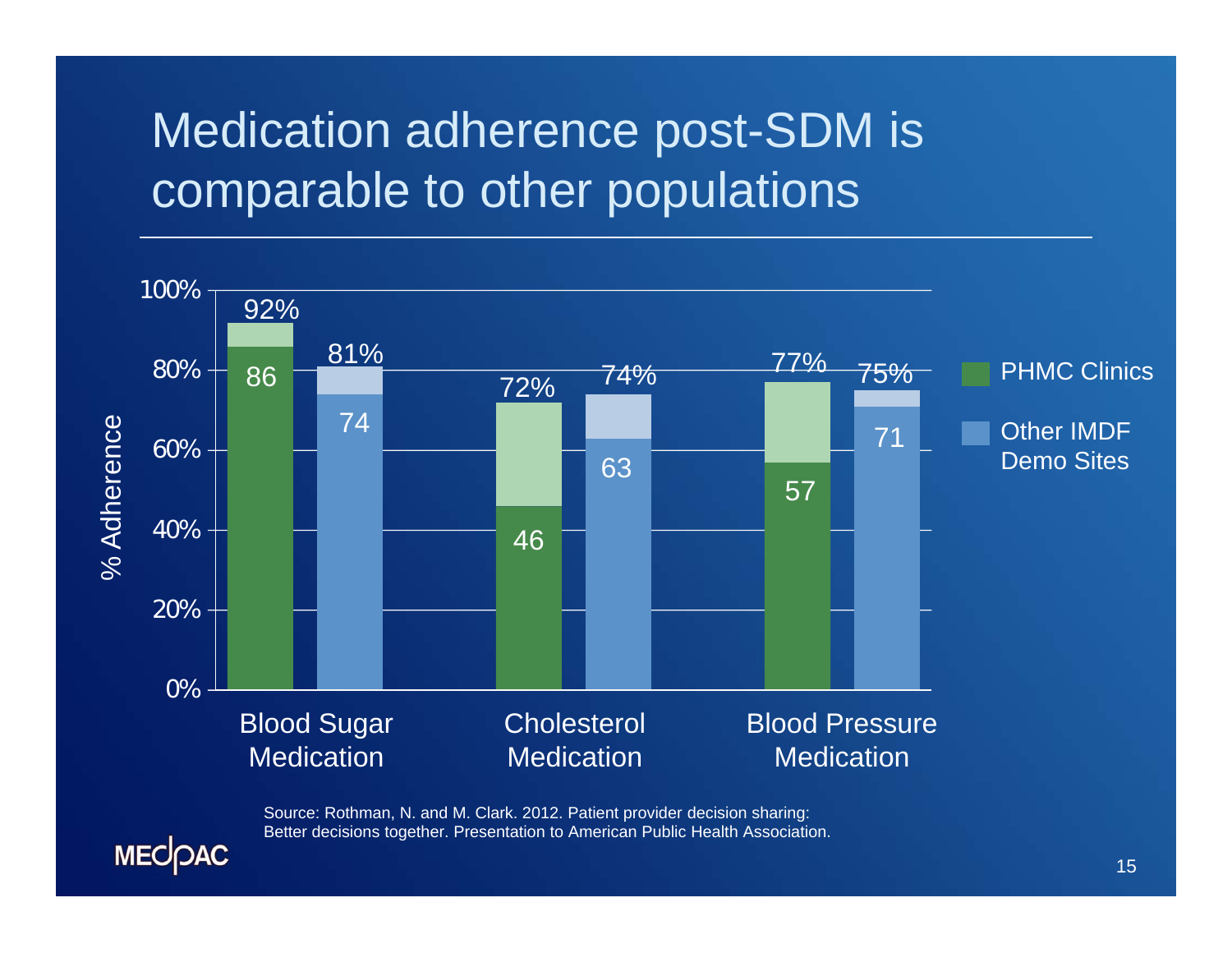### **Considerations**

- **Studies of SDM generally involve small** programs – Group Health demo is largest
- Patients are enthusiastic about SDM, but there is not yet much evidence on its effect on health outcomes
- **SDM** programs are increasing but at a slow rate

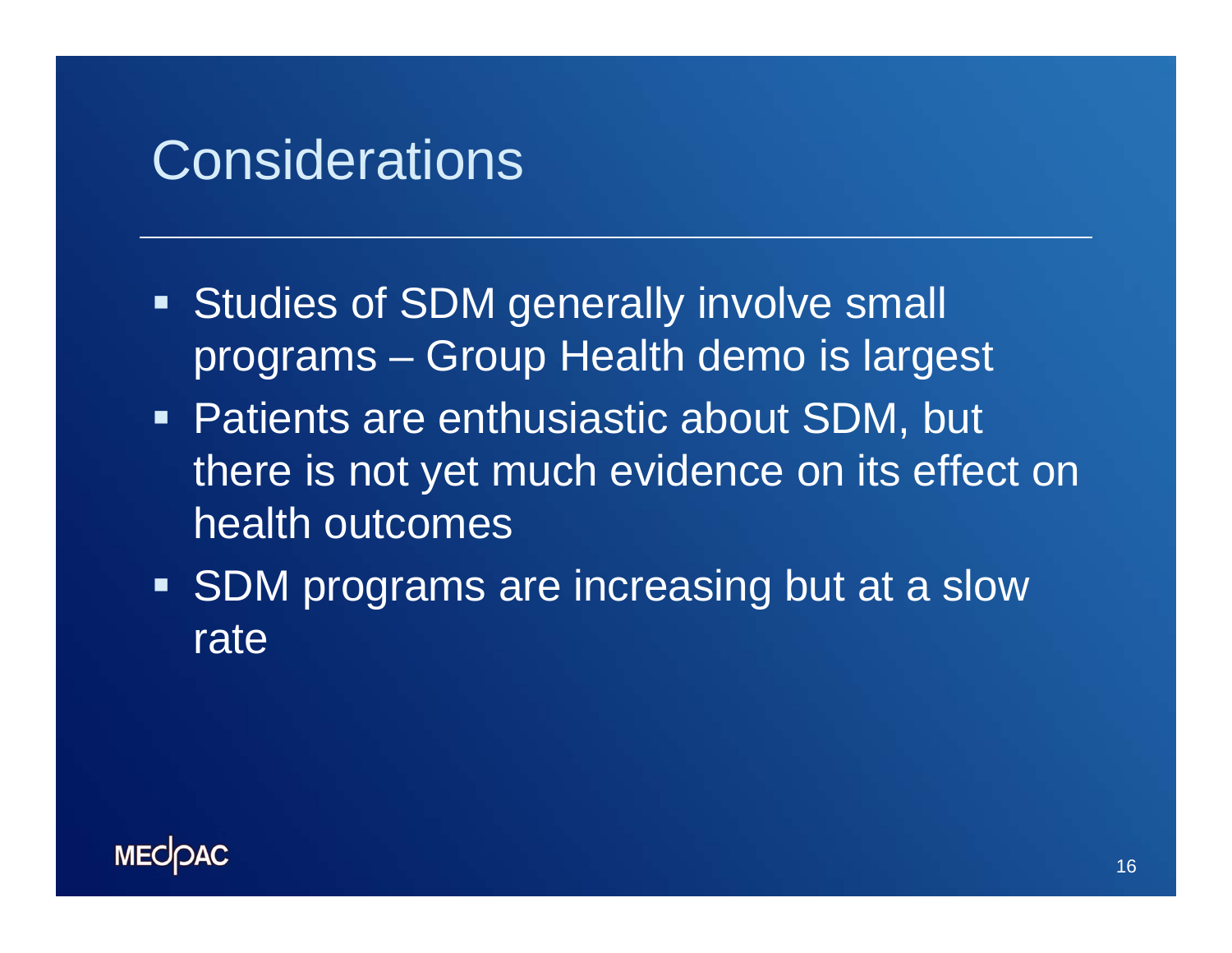### Next steps

**Further work on disparities** 

**- Discuss other innovative SDM programs** 

- **Mental health**
- **Medical education**
- **Example Health plans**
- **Telemedicine**
- **Follow progress on quality measurement** development